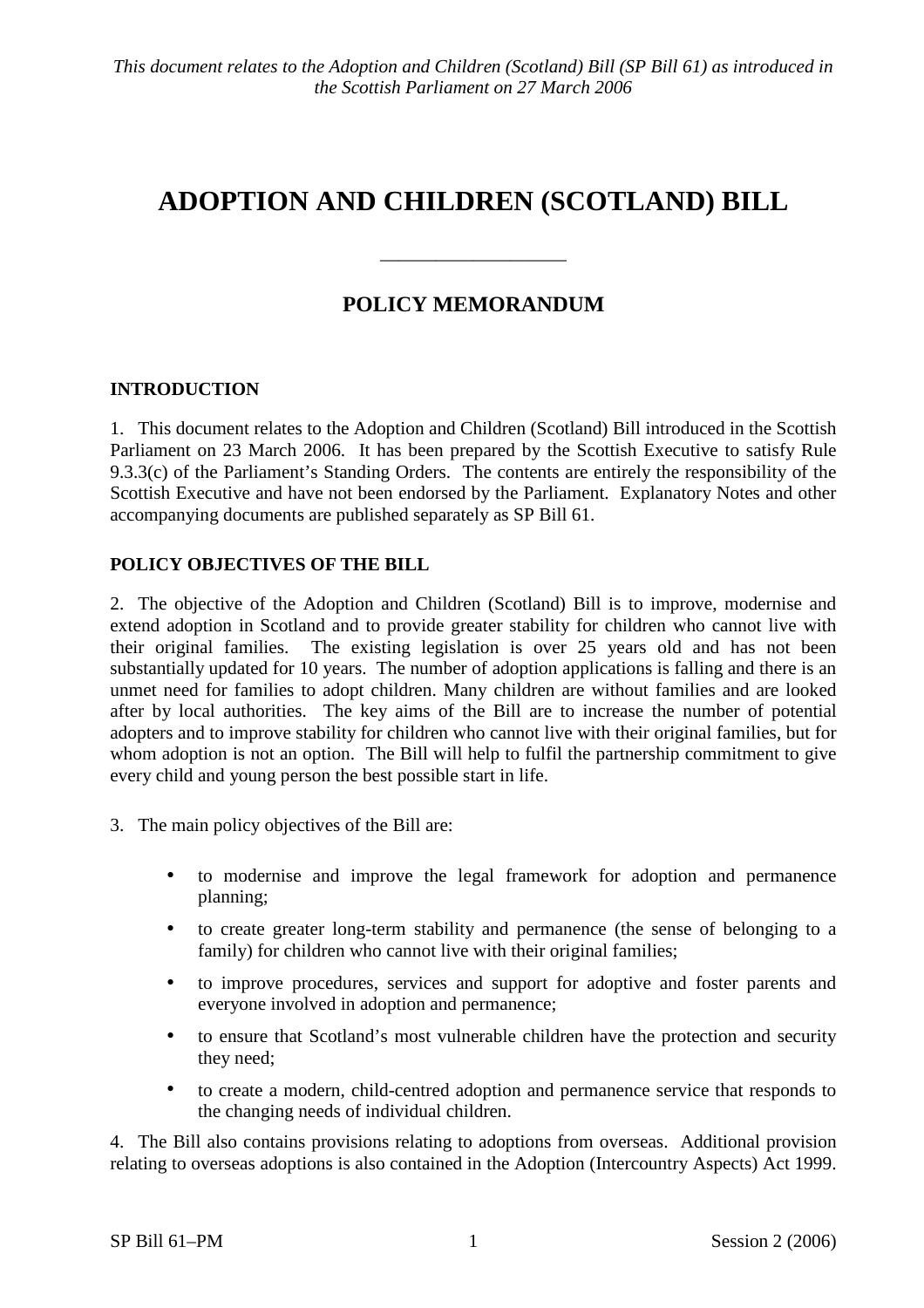In this Bill there will be a new power for Scottish Ministers to charge for processing intercountry adoption cases and new penalties for bringing children into Scotland outwith official channels.

5. The provisions in the Bill represent a comprehensive overview of the adoption and permanence system in Scotland.

- 6. Key provisions in the Bill are:
	- Replacing existing freeing orders and parental responsibilities orders with a single order called a permanence order, which will increase stability for children who cannot live with their original families but which will be flexible enough to cater for the needs of individual children.
	- Allowing joint adoption by unmarried couples (including same-sex couples). Currently, one person in an unmarried couple can adopt, while their partner may apply separately for an order under section 11 of the Children (Scotland) Act 1995 to gain parental responsibilities and parental rights. However, this would result in the child being treated in law as the child of the adopter and no-one else, whilst the other partner could only obtain parental responsibilities and rights in respect of the child.
	- Better adoption support services for people affected by adoption.
	- Giving Scottish Ministers the power to charge for processing intercountry adoption applications.
	- The Bill will repeal and replace the Adoption (Scotland) Act 1978 (except Part IV) and will amend the Children (Scotland) Act 1995.

#### POLICY OBJECTIVES: SPECIFIC PROPOSALS

7. The Bill is divided into four parts: Adoption (which is sub-divided into 7 sections: The adoption service; Pre-adoption services; Adoption; Post-adoption services; Care plans; Miscellaneous); Permanence Orders; and Miscellaneous and General.

8. In this memorandum the terms "birth parents" and "unmarried fathers" are employed to describe specific categories of persons although it should be noted that these terms are not used in the Bill itself. For the purposes of this memorandum the term "birth parents" is used to describe the child's original family prior to the granting of any order under this Bill affecting their status. Such persons will be those who have parental rights and responsibilities in respect of the child. This could be their natural parents, step-parents or their parents or guardians who are looking after them and who have parental rights and parental responsibilities before any court order is made to alter that status. Although they will not always be the child's natural parents, in most cases they will be and, for this reason, they are referred to as the "birth parents" for ease of reference.

9. The term "unmarried father" in this memorandum is used to describe those fathers of the child who have not assumed parental rights and parental responsibilities under the Children (Scotland) Act 1995. This group of fathers includes only those who have not assumed such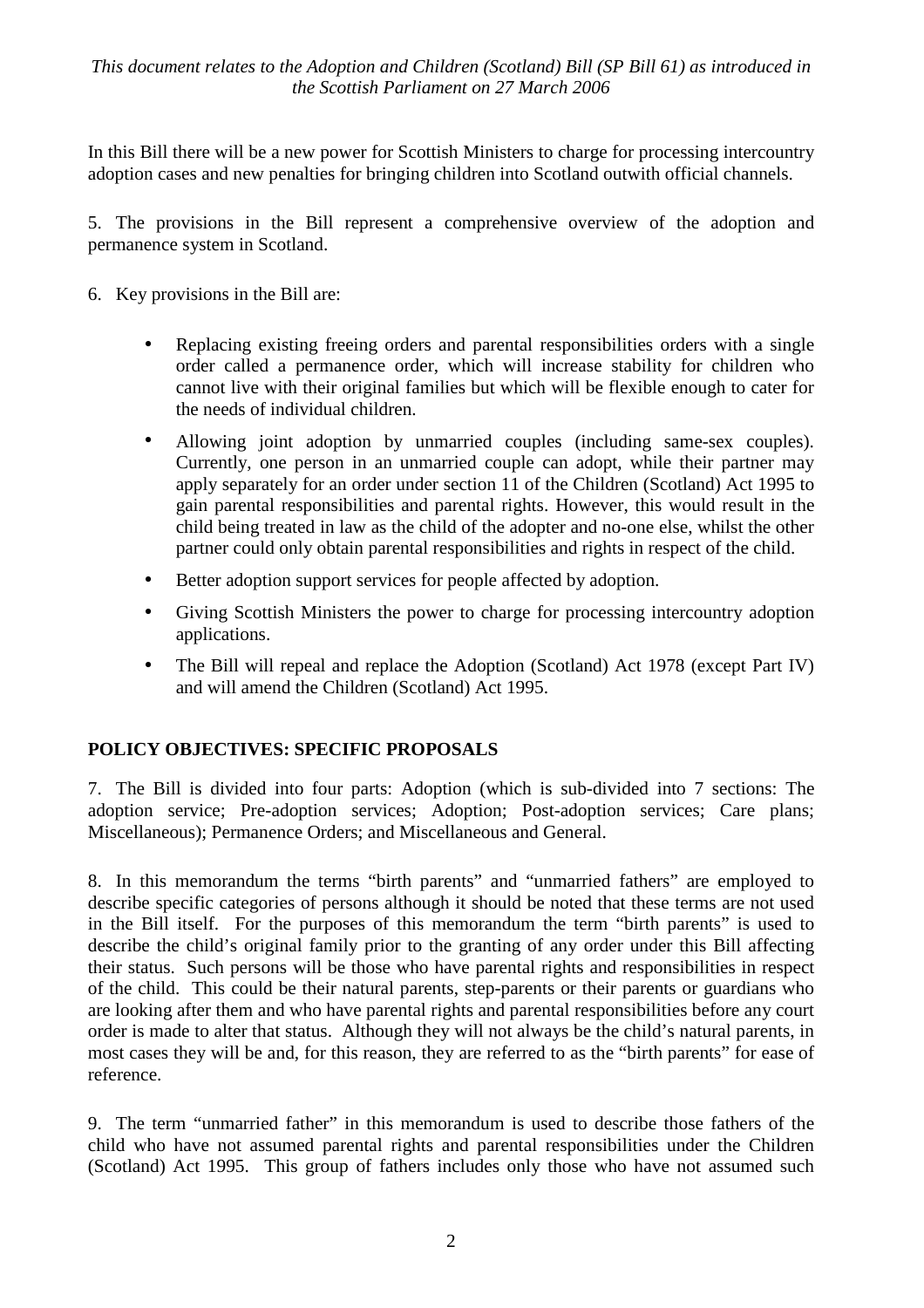rights and responsibilities and does not include those who have had their parental rights and responsibilities removed by order of the court.

#### **Adoption Service**

10. The Bill will place local authorities under a duty to establish and operate an adoption service. This will extend the existing provisions for this function which lie at sections 1 and 2 of the Adoption (Scotland) Act 1978: all local authorities currently provide such a service by virtue of these existing provisions and the new provisions will be a continuation of this service. The Bill will address existing issues with the provision of support to people affected by adoption.

#### Adoption

11. The Bill will introduce a range of provisions to replace and extend the existing provisions contained in the Adoption (Scotland) Act 1978. These include extending the range of people who are eligible to adopt; simplifying the grounds for dispensing with parental agreement to adopt; giving some fathers new limited rights to be notified of an adoption hearing; amending section 11 of the Children (Scotland) Act 1995 to allow the possibility of contact orders under the Children (Scotland) Act 1995 for individuals who have previously lost such rights; and widening the range of issues that local authorities should have regard for when placing a child for adoption.

#### Improved support services for people affected by adoption

12. The Bill will introduce a statutory range of adoption services for people affected by adoption and will give the Scottish Ministers power to make regulations for the implementation and administration of such a service. All local authorities will have a duty to provide or secure the provision of these support services.

13. The current range of support services is considered insufficient and ineffective. Separate research undertaken independently by the Scottish Executive and Scottish Adoption Association shows that many people involved in adoption either do not receive adoption support or receive inadequate and inconsistent support. Poor awareness of services and a lack of consistency between local authorities mean that many people who are entitled to it do not receive support.

14. The provisions included in the Bill will place a duty on local authorities to make available a wide range of support services to people affected by adoption and to make people aware of such services at an early stage in the adoption process. The Bill will provide for a wider range of people affected by adoption to be assessed for their support needs, including birth parents, siblings, grandparents, wider members of the birth family and people involved in the child's life to the point of adoption even if not a relative. Certain categories of people, including birth parents of adopted children, adoptive parents and adoptive families, will be entitled to have their need assessed. Other people affected by adoption will be able to request an assessment of their need for support. The provisions in the Bill will be underpinned by secondary legislation which will set out the manner in which local authorities should assess the needs of relevant people and plan to meet any assessed needs.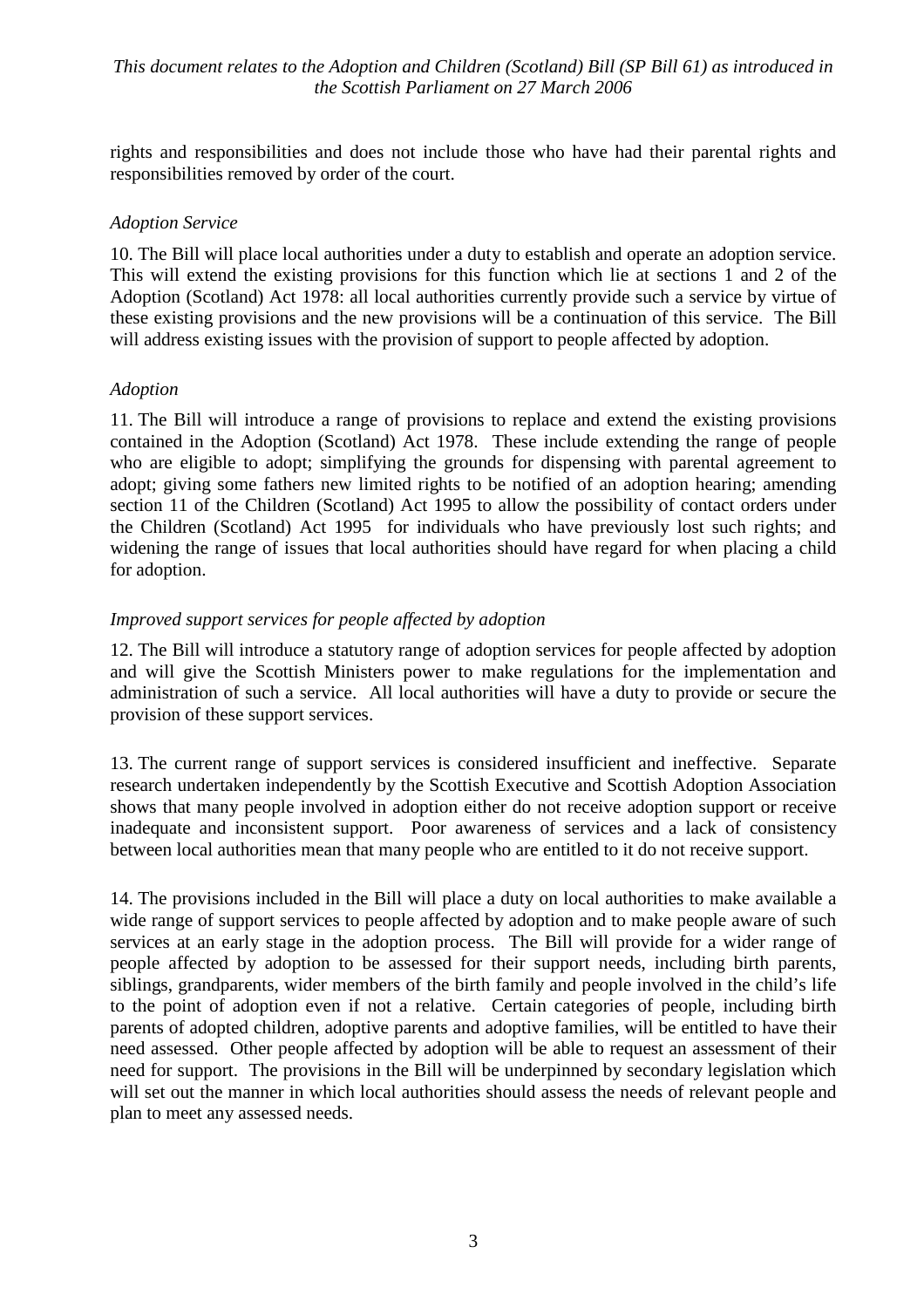#### Joint adoption by unmarried couples, including same-sex couples

15. The Bill introduces provisions to allow unmarried couples to adopt jointly a child. Currently, unmarried people are not eligible to adopt a child jointly. In practice, one partner can adopt as a single person (although he or she will be assessed as part of a couple) and the other partner can apply separately for an order under the Children (Scotland) Act 1995 to gain parental responsibilities and rights for the child. In this way some unmarried couples, including same-sex couples, already have shared responsibility for children, although they have not adopted jointly.

16. The provisions contained in the Bill will clarify and improve the existing situation. This will have advantages for unmarried couples and will give both partners equal legal status as adoptive parents. Adopted children will benefit from this situation, as both adults will have a legal adoptive relationship with the child, with full parental responsibilities and rights for the child. This will encourage greater stability for children and will contribute to a stronger family relationship where formal legal ties exist between a child and both adults. Children will also have added protection should the adults' relationship break down or should one partner become unable to care for the child, and will benefit from inheritance rights.

17. The intention is that unmarried couples who apply to adopt would be subject to the same assessment process as married couples to ensure that they are able to offer a child a stable and nurturing environment. Detailed provisions will be contained in regulations for adoption agencies to be made under the Bill. This will allow courts to make decisions which are in the best interests of a child, regardless of the marital status or sexual orientation of the prospective adopters.

#### Simplify grounds for dispensing with parental agreement

18. The Bill introduces new grounds for dispensing with parental agreement to the child being placed for adoption. The existing grounds, set out at section  $16(2)$  of the Adoption (Scotland) Act 1978, are considered to be too complicated and difficult to apply. The Bill will introduce simpler grounds based on the parent or guardian not being found or being incapable of giving consent, or the welfare of the child requiring that parental consent is dispensed with. This will make it a more straightforward process and will reinforce the fact that the welfare of the child is the paramount consideration when considering whether to dispense with the need for parental consent.

19. An underlying principle is that adoption agencies and courts should, as far as practicable, allow birth parents the opportunity to give their consent to the adoption. Before courts dispense with the need for the birth parents' consent, all possible steps should have been taken to give birth parents the opportunity to consent. Only when these steps have been taken should courts dispense with the need for birth parents' consent.

#### Increased rights for unmarried fathers

20. The Bill will introduce new rights for unmarried fathers who have no parental responsibilities and parental rights in adoption cases. The Bill will place a duty on courts to notify such fathers, where they are known and can be found, about applications for adoption orders. Such fathers will not have an automatic right to be heard in adoption hearings.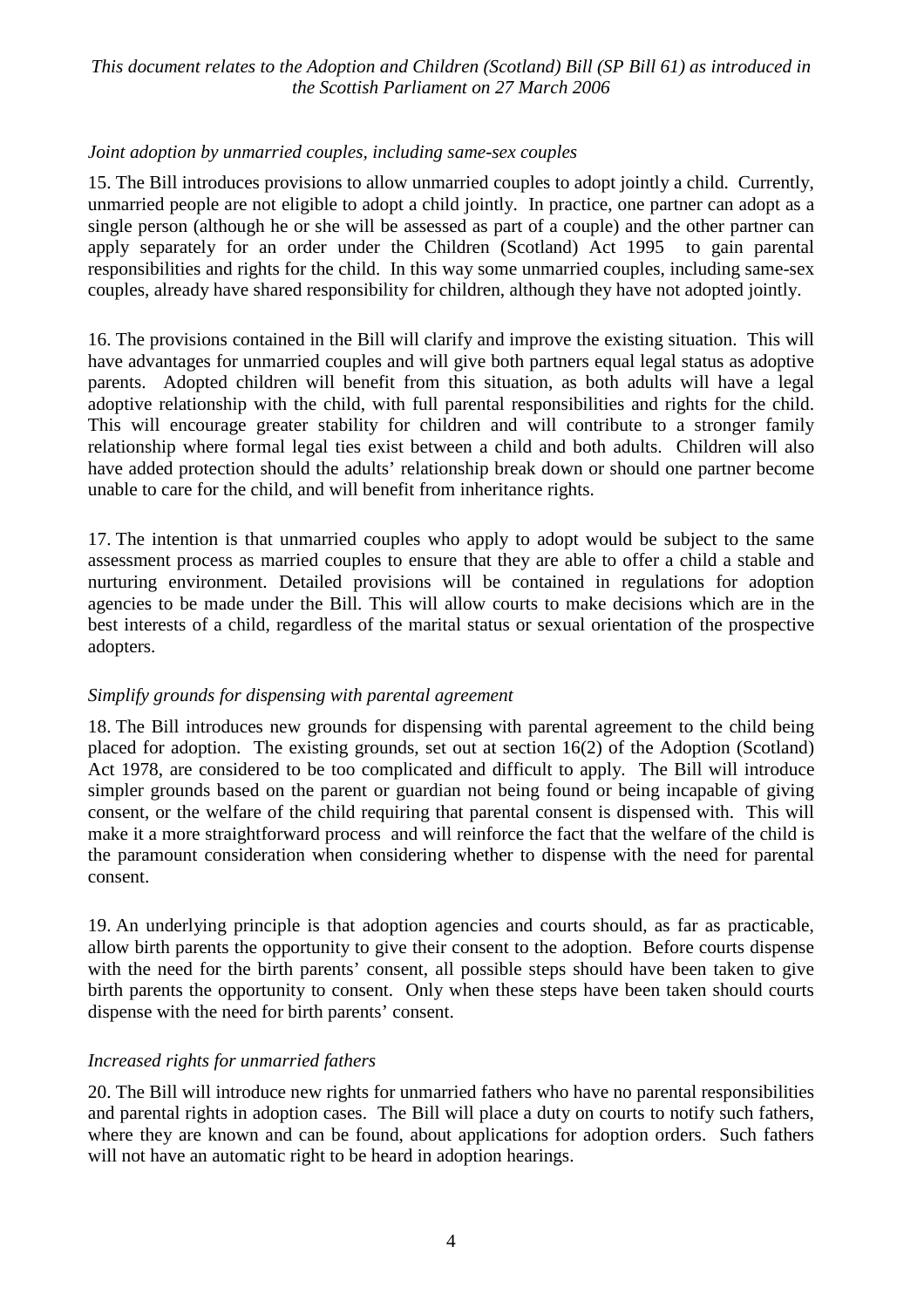### Section 11 of the Children (Scotland) Act 1995

21. This section allows a court to confer parental responsibilities and rights on an individual. Individuals who have lost parental responsibilities and rights through the making of an adoption order, a freeing order or a parental responsibilities order are currently excluded from applying for these rights under section 11. The Bill will amend section 11 so that such individuals will be able to apply for a contact order.

#### Range of issues to which local authorities should have regard when placing a child for adoption

22. Currently, under section  $6(1)(b)(ii)$  of the Adoption (Scotland) Act 1978, an adoption agency must, when placing a child for adoption, have regard for the child's religious persuasion, racial origin and cultural and linguistic background. This requirement is replicated in the Bill and includes a requirement to have regard, so far as is reasonably practicable, to the wishes and feelings of any relative of the child. In addition separate provisions place a duty on adoption agencies and on the courts, when coming to a decision relating to the adoption of a child, to consider a wider range of factors. The courts and adoption agencies must consider all factors which are relevant for individual children. This will allow the specific circumstances of individual children to be taken into account. Additionally, the Bill places a duty on adoption agencies to consider the effect on a child of ceasing to be part of their birth family and becoming an adopted person.

#### Step-parent adoptions

23. The Bill will introduce new measures so that a wider range of people, including unmarried heterosexual partners of birth parents, civil partners of birth parents and unregistered homosexual partners of birth parents, can apply to adopt the child of their partner. Under existing law, only married step-parents may adopt the child of their partner. Step-parents may adopt a child without affecting the parental responsibilities and rights vested in the child's birth parent (the stepparent's partner).

24. The provision contained in the Adoption (Scotland) Act 1978 which allows a step-parent and their partner to adopt jointly has not been replicated in the Bill as it was considered to be unnecessary and confusing (the 1978 Act also permits step-parents to adopt alone, as referred to above).

#### Introduce a new order for children who cannot live with their birth families

25. The Bill introduces a new court order called a permanence order. This will replace the existing freeing orders and parental responsibilities orders, both of which have shortcomings and often are not able to reflect fully the situation of individual children. The permanence order will provide increased stability for children who cannot live with their birth family and will be flexible enough to cater for the individual needs of such children.

26. Freeing orders were established by the Adoption (Scotland) Act 1978. They were originally intended to be used to allow birth parents to remove themselves from adoption proceedings at an early stage, but are now most commonly used in contested cases when birth parents have refused to consent to adoption. A freeing order removes all parental responsibilities and rights from birth parents and transfers them to a local authority which should then place the child for adoption. There are several problems with freeing orders. Between the making of a freeing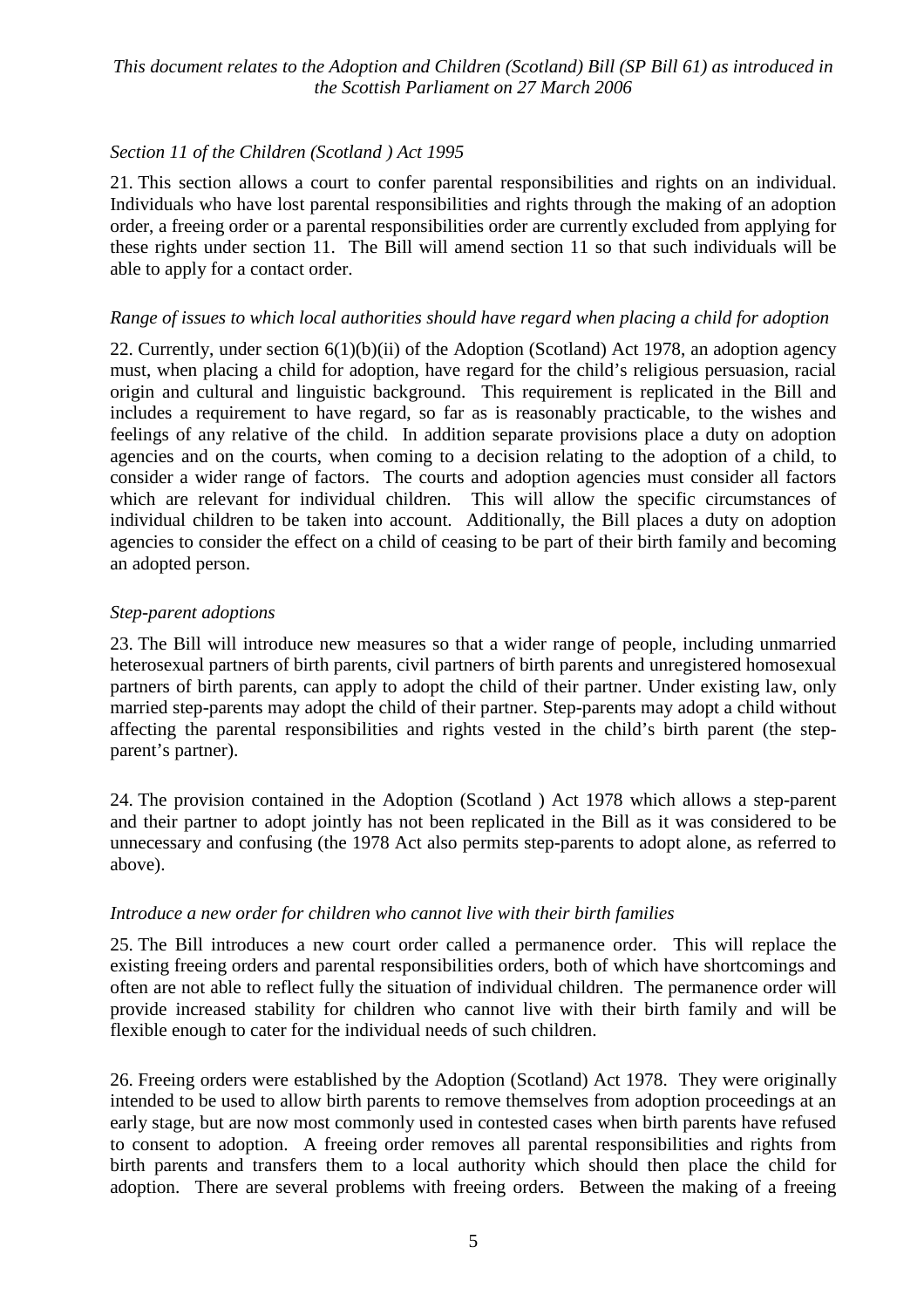order and the making of an adoption order, only a local authority has parental responsibilities and rights for a child; freeing orders were premised on the assumption that an adoption would always mean a complete break from the birth family, but this is no longer always the case; if the child is not adopted, there is no way for a freeing order to be converted into a parental responsibilities order and a freeing order can only be revoked if there is someone who can exercise parental responsibilities and rights. All of these can leave a child lacking stability and security.

27. Parental responsibilities orders were introduced by the Children (Scotland) Act 1995. A parental responsibilities order removes most of the birth parents' parental responsibilities and rights, leaving them only with the right to agree or decline to agree to the making of an adoption order, either domestic or overseas. There are several shortcomings with parental responsibilities orders. They are regarded as indicating that the child will not return home, although the statutory provisions do not say that this is the purpose of the order; parental responsibilities and rights are transferred to a local authority rather than a substitute family; there is no way to vary what parental responsibilities and rights are transferred and which remain with the birth parents; and a person who has lost parental responsibilities and rights through a parental responsibilities orders cannot apply for a contact or residence order at a later date.

28. Freeing orders and parental responsibilities orders are considered to be insufficient to provide adequately for children who cannot live with their birth family. In 2004 only 341 parental responsibilities order were in place, compared to 4,427 children on supervision requirements. The permanence order will replace freeing orders and parental responsibilities orders, retaining the positive aspects of both but introducing greater stability and flexibility for children and carers. For example, a court will be able to allocate parental responsibilities and rights between a local authority, foster carers and birth parents, as it sees fit for the best interests of the child. The right to regulate a child's residence will always lie with the local authority, but other parental responsibilities and rights can lie with other parties. This recognises that for many children birth parents will continue to play a role in their life, even if they cannot live with them.

29. Only a local authority will be able to apply for a permanence order, as with freeing orders and parental responsibilities orders. A permanence order can be sought with or without a measure granting authority for the child to be adopted, dependant on the needs of a particular child. Where such authority is granted, the permanence order will ensure that the child remains properly looked after between the granting of the permanence order and the granting of an adoption order. This will be similar to the current process of "freeing" a child for adoption, but during the period between the making of a permanence order and the making of an adoption order, the child will have greater security. Should the child not be adopted, it will be possible to apply for a variation of the permanence order to allow parental responsibilities and rights to be reallocated; this is not possible with a freeing order. Where a local authority does not consider adoption to be an appropriate option for a child, a permanence order can been made without the measure authorising adoption of the child. In this case, parental responsibilities and rights will be granted to appropriate persons. In practice this situation may be similar to long-term fostering: a child will live with a family, with the intention that the placement is permanent. If, however, a local authority later decides that adoption is appropriate, it will be able to apply at a later date for the authority for the child to be adopted. The permanence order will be flexible enough to meet the changing needs of every individual child.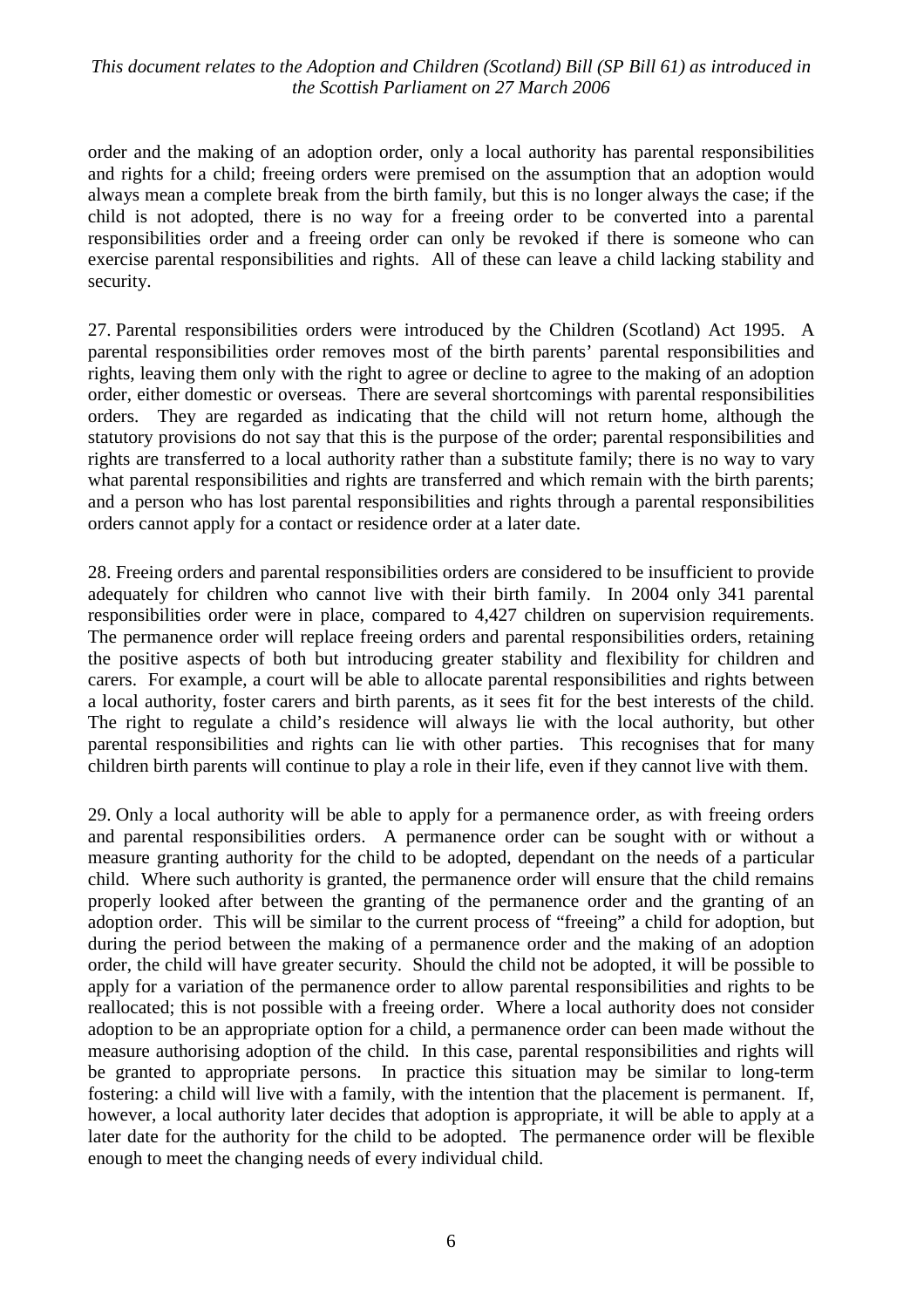### Improved rights of access to information about adoption for adopted people

30. The Bill includes a regulation making power allowing the Scottish Ministers to make regulations as to the release of information about adoptions to adopted persons and other persons.

#### Improved rights of access to medical information of people involved in adoptions

31. The Bill includes a power which will allow the Scottish Ministers to make regulations in connection with the disclosure of information about the health of the birth parents of a child who is to be, may be, or has been adopted. In certain circumstances (which will be prescribed in the regulations) such disclosure may take place without the consent of the birth parents.

32. This power will be used to ensure that important medical information that may affect a child can be made available to people who need to know this to plan for the child's future. Currently, there are concerns that adoptive parents have insufficient information about the medical history of a child's birth family. This can raise doubts over the health of the child and make it difficult to plan for the child. In some circumstances this uncertainty can discourage potential adopters from adopting a child. This can also be problematic for adopted people who want to know whether anything in the medical history of their birth family is likely to affect them. Birth parents' medical information can currently be released with their consent, but where consent is not given, either because birth parents refuse or are unable to give it, it can be difficult to get such information, even when it is in the child's best interests.

33. This information will be used when placing the child for adoption and may be passed on to adoptive parents so that they have appropriate information required to raise the child and also so that the information can be passed on to adopted children when it becomes appropriate.

#### **Regulations on Fostering Allowances**

34. The Bill includes a regulation making power allowing the Scottish Ministers to set a national system of fostering allowances. It is currently for local authorities to decide their own types and scales of payments to foster carers depending on local circumstances. However, there are currently significant differences between areas. A national system of fostering allowances would help ensure that levels of these allowances are consistent and adequate in all areas.

#### **ALTERNATIVE APPROACHES**

35. The provisions set out in the Bill are designed to comprehensively overhaul, modernise and improve the existing framework for adoption and permanence. Existing adoption legislation lies mainly in the Adoption (Scotland) Act 1978 and the Children (Scotland) Act 1995. This legislation is outdated and is no longer relevant to the needs of many children who cannot live with their birth family. Thus, it was considered that new legislation was required to bring the legal framework up to date. The Bill was seen as an opportunity to overhaul and improve various aspects of the existing legislation to create a modern system that is relevant to the needs of those who use it.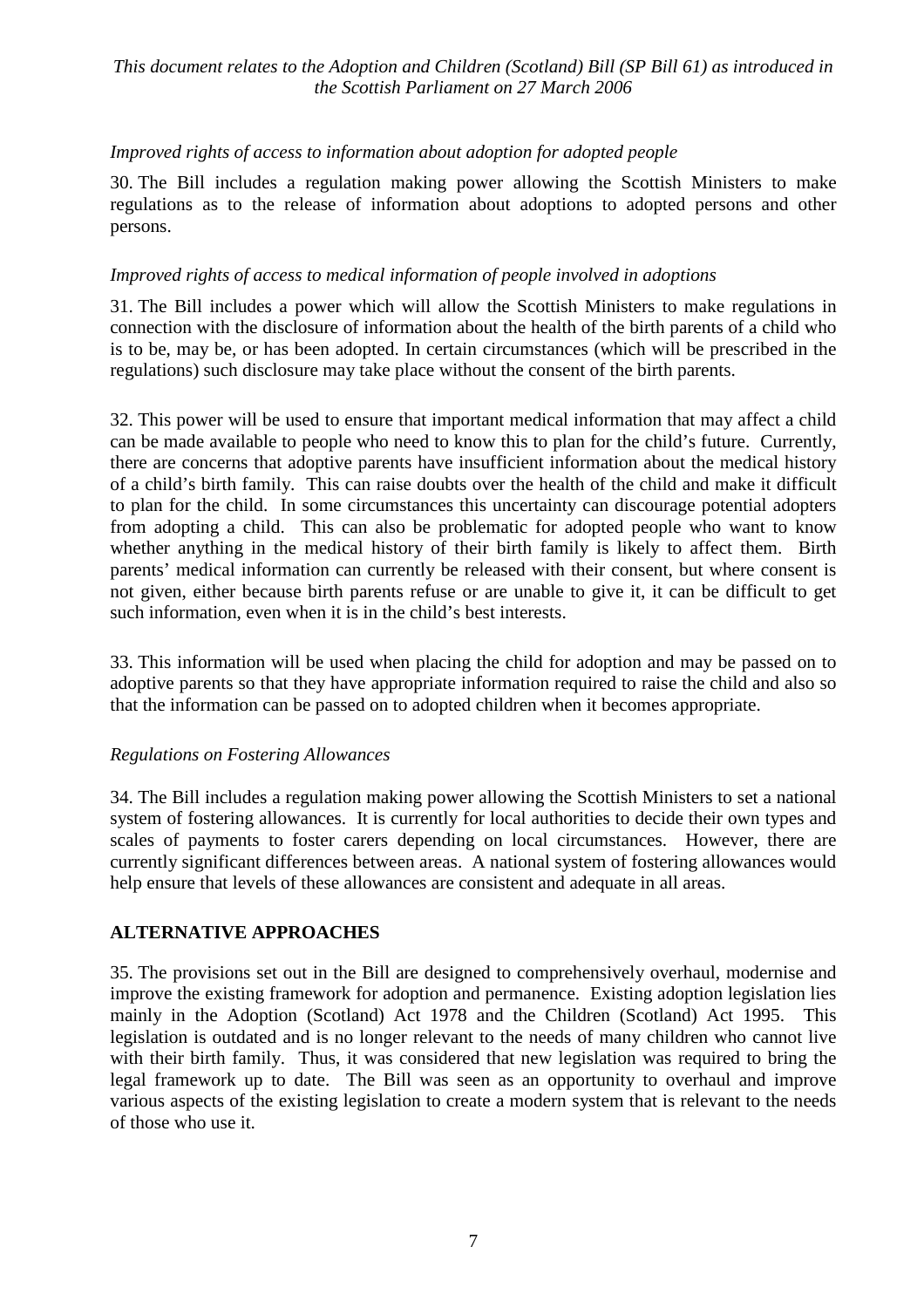36. The Bill is heavily influenced by the work of the Adoption Policy Review Group, chaired by retired Sheriff Principal Graham Cox QC. This worked over the period  $2001 - 2005$  to look at ways of improving the adoption system in Scotland. Its work was carried out in two phases. The first phase looked at ways in which adoption practices could be improved within the existing legislative framework and the Phase 1 report, issued in March 2002, made a number of recommendations (not all aimed at the Scottish Executive) which have been, or are being, implemented. The Group believed, however, that some improvements necessitated changes to existing legislation and this was covered in its Phase 2 Report Adoption Better Choices for our *Children* published in June 2005. Subsequent consultation on these proposals through the Scottish Executive consultation paper Secure and safe homes for our most vulnerable children: *proposals for action* indicated widespread support for these proposals from a range of stakeholders.

37. Examples of issues that necessitate legislative change include:

- The new Permanence Order, replacing existing Freeing Orders and Parental Responsibilities Orders.
- The extension of the possibility of joint adoption to unmarried couples.
- Providing unambiguous rights to have needs for post-adoption support assessed.

Changes in relation to intercountry adoption (particularly the powers to charge for 38. processing applications and to place special restrictions on inward adoptions from certain countries) might arguably have been effected by administrative means but given the potential impact on those prospective adopters who might be affected, a specific statutory basis seems preferable.

39. Adoption serves two needs: first and most importantly the need that some children have to be looked after outside the parental home, and second, the desire for a parental experience on the part of those people who for whatever reason are unable to produce children naturally. For the latter group, assisted fertility services and advances in medical science may diminish the number affected, but there will clearly be a demand for the foreseeable future. For the first group, while support to (birth) parents may diminish the number of children who need to be looked after outside the parental home, there will always be those for whom this is a necessity. While adoption may not always be the best approach in these circumstances, research indicates that in general adoption is associated with better outcomes for such children than other forms of care.<sup>1</sup>.

#### **CONSULTATION**

40. The proposals contained in the Bill have been developed from lengthy and wide-ranging discussion and consultation with key stakeholders (including local authorities, adoption and fostering organisations, the legal profession, the medical profession, organisations representing the interests of children, organisations representing the interests of people affected by adoption and religious and faith-based organisations), as well as with colleagues in other parts of the

<sup>&</sup>lt;sup>1</sup> J Triseliotis with J Shireman and M Hundleby Adoption: theory, policy and practice (London, 1997) pp 19 – 28 and R Parker (ed.) for Department of Health Adoption Now: Messages from Research (London, 1999) pp  $10 - 14$ conveniently summarise the range of evidence available on this point.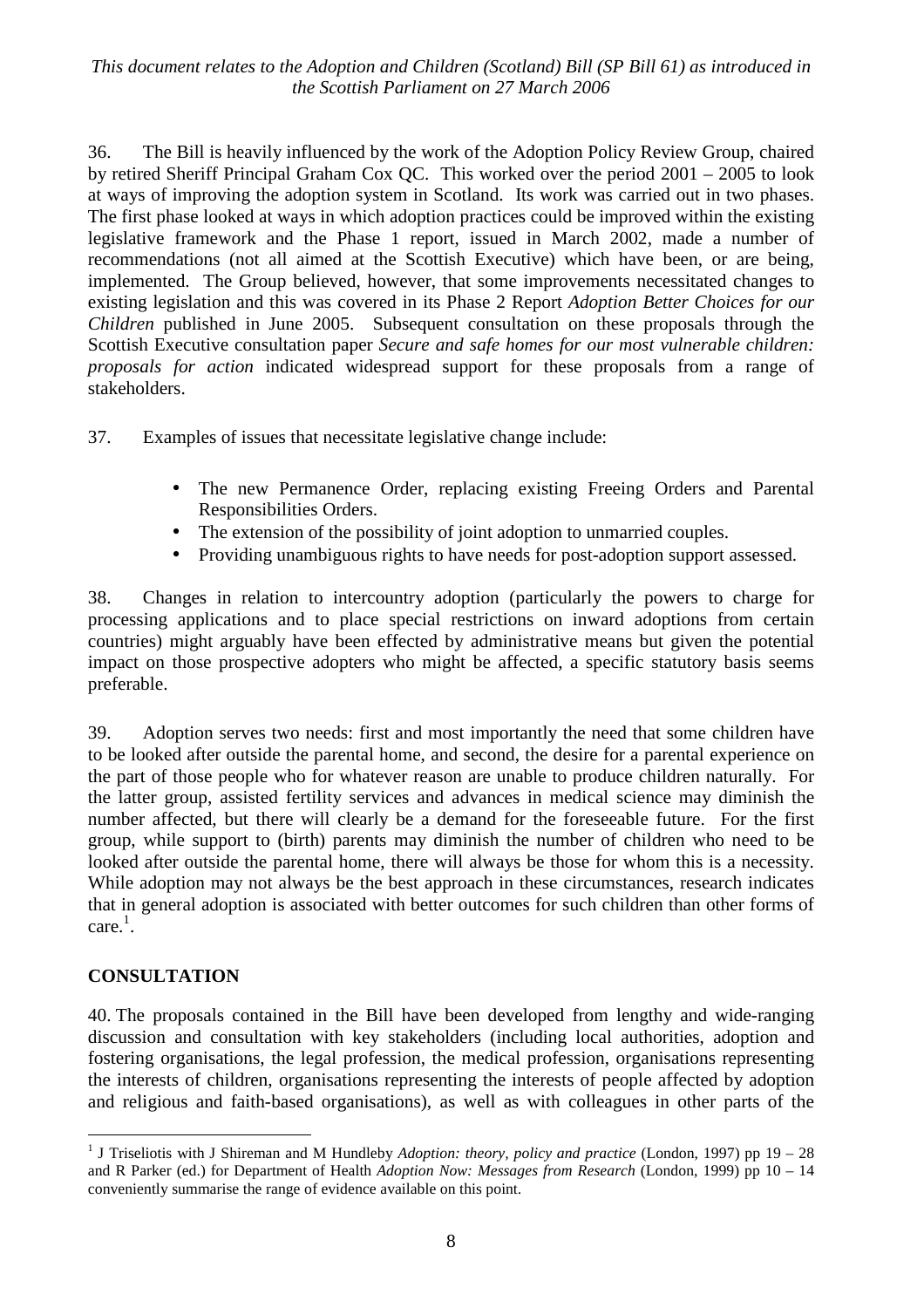Scottish Executive and other government departments and from the findings of independent research. In addition, the Scottish Executive conducted a four-month open consultation.

#### Consultation and research

41. In April 2001 the Minister for Education and Young People commissioned a comprehensive review of adoption policy and practice in Scotland. This review was carried out by the independent Adoption Policy Review Group (APRG), chaired by Sheriff Principal Graham Cox and made up of experts in a variety of fields. The review was conducted in two phases. Phase I looked at practice issues and reported in June 2002. Phase I made 33 recommendations, all of which were accepted by Scottish Ministers. Some of these recommendations have already been taken forward:

- in January 2002 the Scottish Parliament agreed measures to enable Scotland to join  $\bullet$ the National Adoption Register;
- National Care Standards for Adoption Agencies were published in March 2002:  $\bullet$
- the Scottish Executive published proposals to improve recruitment and retention in  $\bullet$ the social work profession; and
- the Scottish Executive let a contract to the British Association for Adoption and  $\bullet$ Fostering (BAAF) for a regional and national matching scoping study.

42. Phase II of the review, co-chaired by Sheriff Principal Cox and Penny Simpson, looked at the legal framework of adoption. A discussion paper on the legal framework of adoption and fostering, *Choices for Children in Fostering and Adoption*, written by Alexandra Plumtree, the legal consultant to the APRG, was published on 9 September 2003. This paper asked 74 questions and the responses to this consultation were used as a base for the phase II recommendations. The Phase II report, Adoption: Better Choices for Our Children, was published in June 2005 and made 107 recommendations which touched on all parts of adoption and permanence. Scottish Ministers accepted all but three of the Phase II recommendations and the Scottish Executive published its response, in the form of a consultation paper entitled Secure and Safe Homes for Our Most Vulnerable Children on 30 June 2005. The consultation paper invited views on a specific range of questions as well as the recommendations in general.

43. The aim of the consultation was to allow as many people as possible to comment on the proposals and to gather views and information that would inform the development of policy. To this end a wide range of organisations were invited to respond to the consultation paper, particularly those representing people who are often unable to make known their views. Specific efforts were made to reach people who had been directly affected by adoption, including adopted people, adopters and people who had placed children for adoption.

44. The written consultation ran for four months and attracted around 500 responses, 77% of which were from individuals with the remaining 23% received from organisations. Alongside the written consultation, four public meetings, organised and facilitated by the Scottish Civic Forum, were held in various locations throughout Scotland. The purpose of these was to discuss the recommendations of the Phase II report and to allow people to air their views with a view to gaining further opinions on the proposals. These meetings were open to anyone who wished to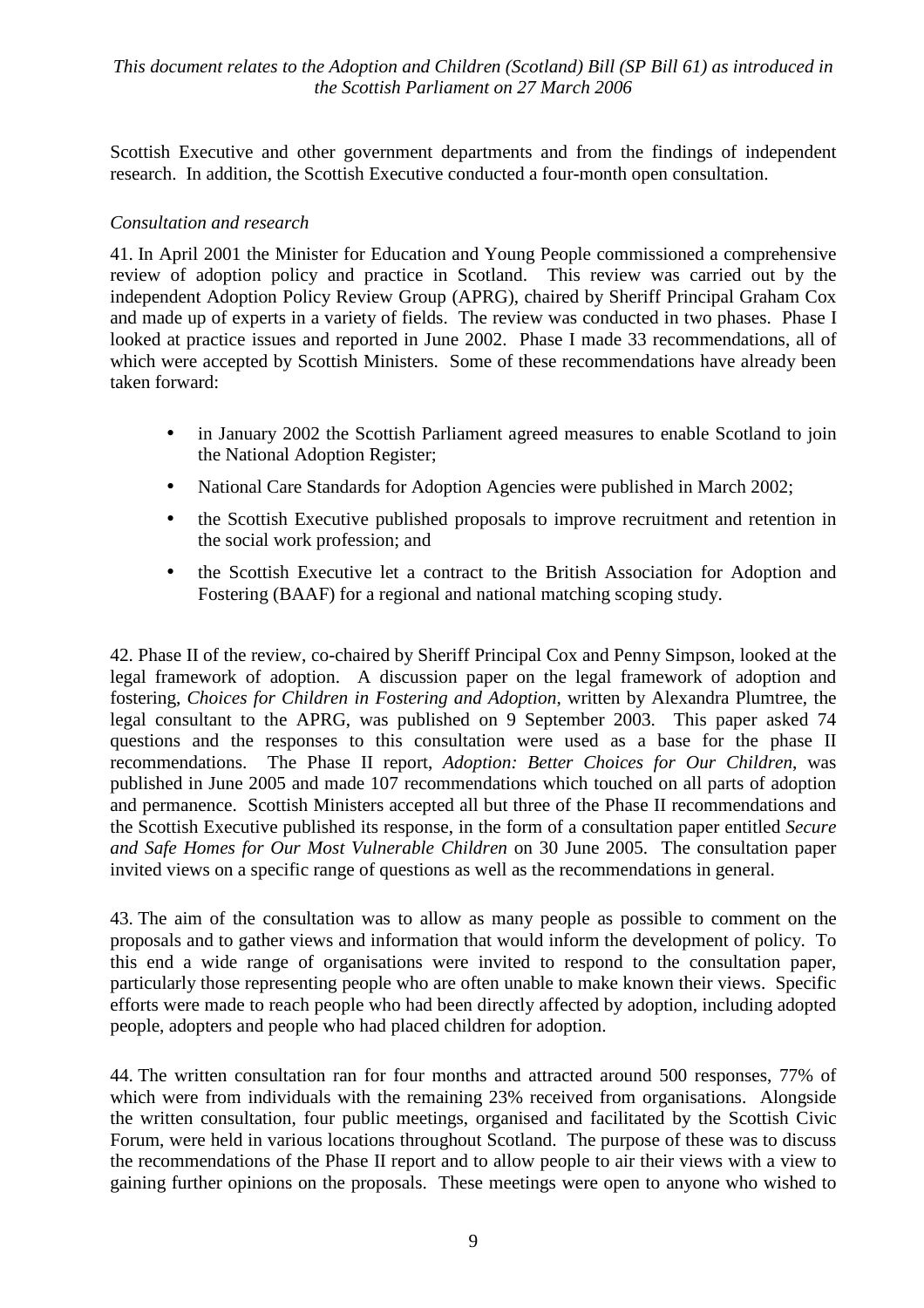attend, and 63 people attended in total. Additionally, focus group meetings were held with people who had been affected by adoption (adopted people, adopters and those who have had a family member adopted) and with social workers. Thirty-four people participated in the focus groups. There was considerable media interest in the proposals throughout the consultation period.

45. Due to time constraints, no consultation took place on a draft Bill.

46. George Street Research was commissioned to analyse the consultation responses, including those gathered at public meetings and focus groups. The consultation analysis report was published in hard copy and on the Scottish Executive website. Several key themes emerged:

- $\bullet$ The welfare of the child should be the most important factor when considering who should be able to adopt.
- $\bullet$ Anything that would simplify and shorten the adoption process was welcomed.
- There was widespread support for adoption support services to be extended to all parties involved in adoption.
- Parents' medical information that affected children should be made available for the  $\bullet$ purposes of permanence planning, with or without consent.

47. Analysis of consultation responses showed that the majority of the Scottish Executive's positions were supported, with two notable exceptions.

48. The Scottish Executive rejected in principle recommendation 61, the creation of a national scheme for the training, appointment and payment of curators, reporting officers and safeguarders in adoption cases. The Scottish Executive believed this was a function that was best carried out locally, but asked for views on the benefits of a national system. Where respondents commented on this recommendation they were consistently in favour of a national system. The Scottish Executive will consider this further in the context of other circumstances in which such officers figure, such as Children's Hearings.

49. The majority of responses from individuals focussed on the proposal to allow joint adoption by unmarried couples (although the consultation paper did not directly ask about this issue) and overwhelmingly opposed this. Of those respondents who commented on this proposal, 89% were against same-sex adoption and 83% were against adoption by unmarried couples. Many of those people who commented on this proposal did so from a religious or faith-based position.

#### **OPPORTUNITIES. EFFECTS**  $ON$ **EOUAL HUMAN** RIGHTS. **ISLAND** COMMUNITIES, LOCAL GOVERNMENT, SUSTAINABLE DEVELOPMENT ETC.

#### **Equal Opportunities**

50. The provisions of the Bill are not discriminatory on the basis of gender, race, disability, marital status, religion or sexual orientation. It will have a positive impact for equal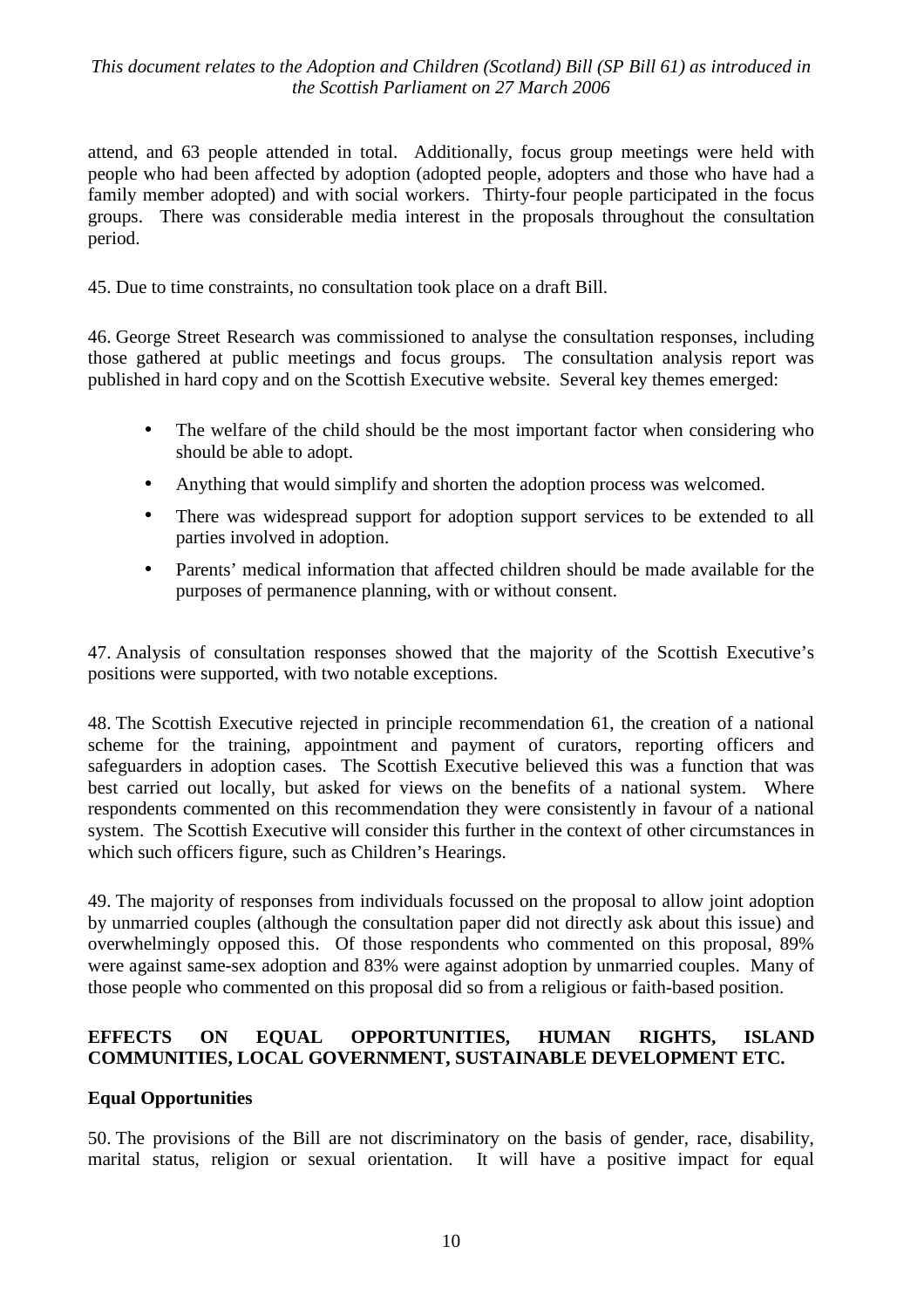opportunities. It will remove the ban on joint adoption by unmarried couples and will also allow same-sex couples to adopt jointly.

51. The Bill contains provisions which will require adoption agencies to take account of a child's religious, racial, cultural and linguistic background, and the wishes of the child's relatives with regard to these factors, when placing that child for adoption. This will expand the existing requirement to consider a child's religious background. Although adoption agencies will not be required to place children only with adopters of a similar religious, racial, cultural and linguistic background, they will need to give greater consideration to these factors when planning for children.

#### **Human Rights**

52. The Executive is satisfied that the provisions of the Bill are compatible with the European Convention on Human Rights. Some specific issues in respect of this statement are discussed further below.

#### Adoption and permanence orders – removal of parental responsibilities and parental rights

53. Article 8 of the Convention will necessarily be engaged as the provisions for the making of adoption orders and permanence orders will transfer parental responsibilities and parental rights and will interfere with the birth parents' right to respect for family life. The Executive is, however, satisfied that any infringement would be proportionate and justified in protecting the rights and interests of the child.

54. The approach of the European Court of Human Rights has been to allow Member States a wide margin of appreciation in determining the circumstances in which children may be removed from their natural parents. The test is whether the correct balance between the interests of the child and the rights of the parents has been carried out. A fair balance must be struck between the interests of the child and those of the parents and, in that balancing process particular importance should be attached to the best interests of the child which, depending on their nature and seriousness, may override those of the parents (Sahin v Germany (2004) 38 EHRR 35 at paragraph 66).

55. Section 8 (Considerations applying to the exercise of powers) of the Bill requires the welfare of the child to be treated as the paramount consideration in any decision concerning adoption. This test also applies to permanence orders (section 83(4).

56. Article 8, although it does not expressly confer procedural safeguards, will also require a determination of whether the process leading to the decision to make the interference with the individual's private or family life was fair and provided adequate protection of those rights. The test is found at W v UK  $(8^{th}$  July 1987, Series A no. 121, page 29) where the court found that, in a case where a child had been placed in care against the wishes of his parents, that what had to be determined was whether the parents had been involved in the decision making process, seen as a whole, to a degree sufficient to provide them with the requisite protection of their interests.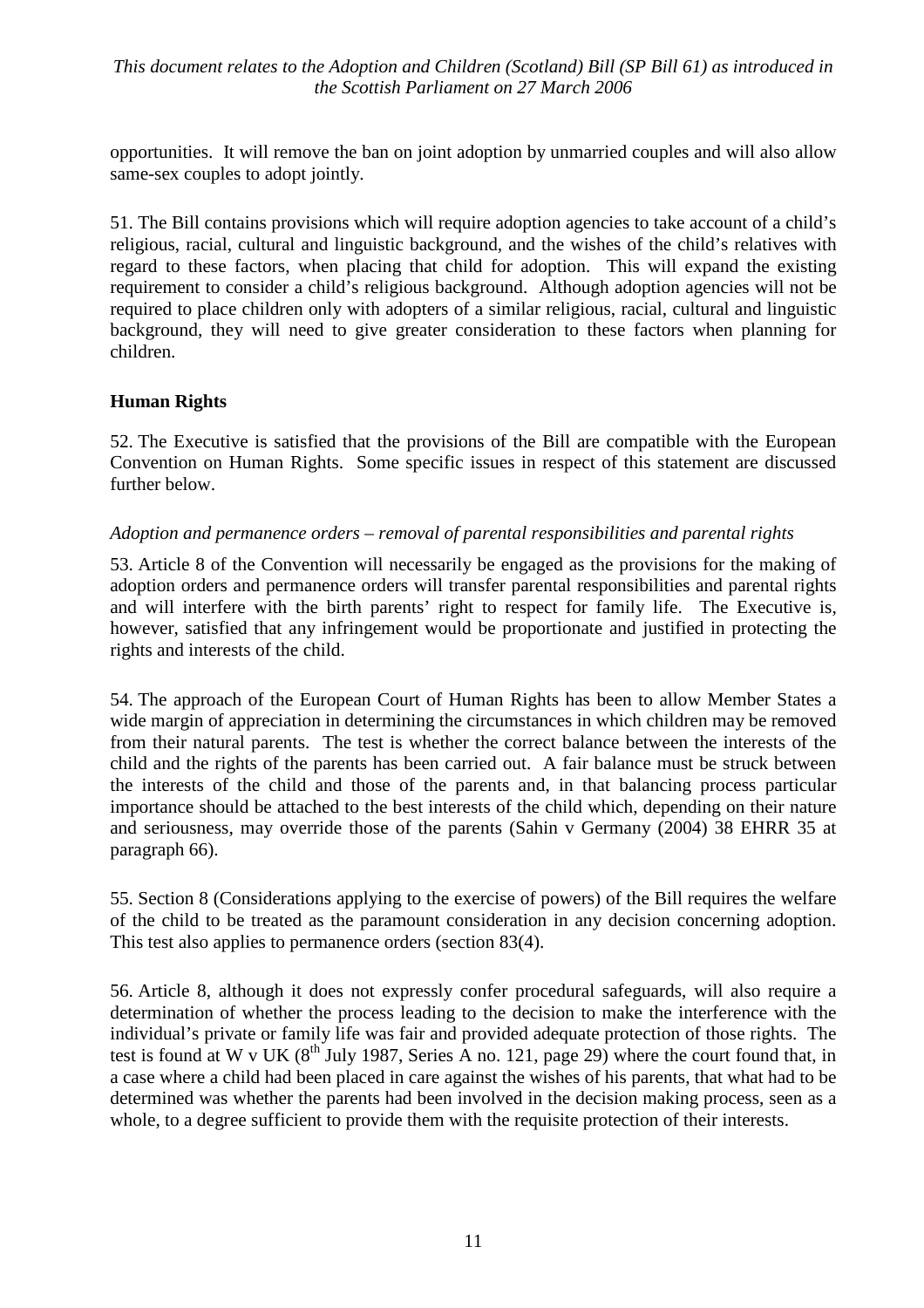57. Article 6 is also relevant as any decision made in respect of an adoption order or a permanence order application will constitute a determination of the parents' civil rights and obligations. Adoption orders and permanence orders may only be made by the Court of Session or the sheriff court and the parents will have a right to participate in the proceedings as discussed below. Accordingly the Executive is satisfied that, to the extent that article 6 is engaged, the provisions of the Bill meet the procedural requirements.

58. Before an adoption order is made the birth parents must provide their consent to the making of the order and the court must be satisfied that the parents understand the effect of the adoption order. The court may only dispense with this requirement where the parents cannot be found or they are incapable of giving consent or where the welfare of the child requires the consent to be dispensed with.

59. The new permanence order provisions require the court to permit any person who has parental responsibilities or parental rights in relation to the child or any person who is able to demonstrate an interest, to make representations in the permanence order proceedings. Further provision requires that the rules of court must include provision requiring such persons to be notified of the date and place of the hearing and the fact that the person is entitled to be heard. The provisions will also incorporate the same consent requirements as for adoption where a measure seeking authority to have the child adopted is sought in the permanence order.

60. In addition any person who has lost their parental rights and parental responsibilities as a result of the making of the permanence order will have a right to apply to the court for a variation to alter the terms of the order. The application will, however, require leave of the court which can only be granted where the court is satisfied that there has been a material change in circumstances relating to the measures of the order.

61. Fathers who have never assumed parental rights and parental responsibilities will have a right to be notified of an application for a permanence order in terms of the rules of court. In addition the local authority must notify and send information to this group of persons where that authority is considering making an application for a permanence order or where it becomes aware that an application for an adoption order is to be made. These requirements will only apply where the father can be found

#### **Adoption records**

62. The Bill contains a regulation making power to allow the Scottish Ministers to make provision for or in connection with the disclosure of information about the health of the child's natural parents when that child is to be or has been adopted (section 76).

63. Article 8 of the Convention provides a right of access to information regarding parentage (Gaskin v UK (1989) 12 EHRR 36 and Odievre v France (2004) 38 EHRR 43). Section 57 (Adopted Children Register and index) of the Bill requires connections to be possible between entries in the Adopted Person Register and the Register of Births in relation to that person.

64. The right to information must be balanced against the protection of personal information and the right to private life under article 8. Section 76 is an empowering provision and the Scottish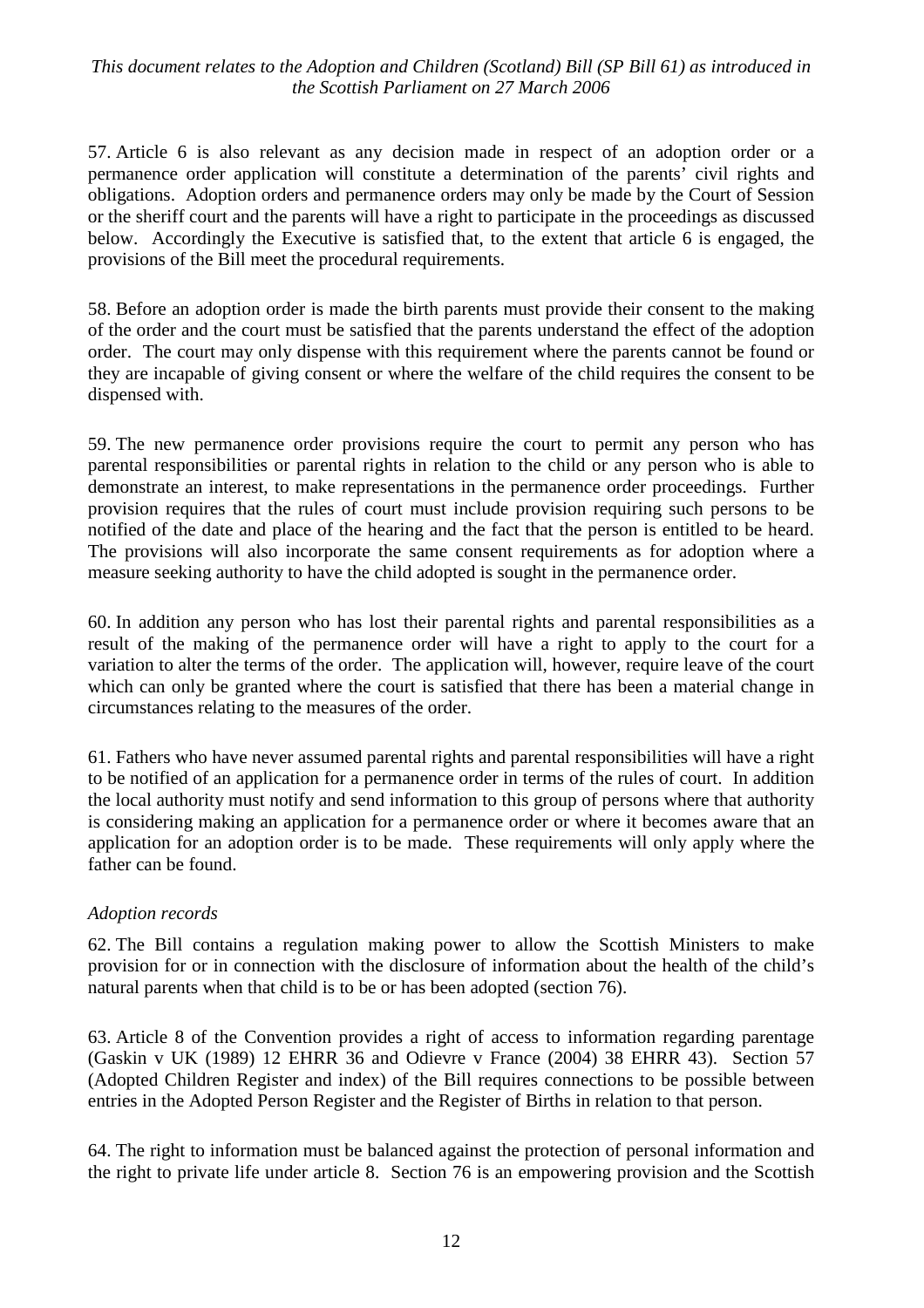Ministers will be required to consider the effect of Article 8 given section 57(2) of the Scotland Act 1998 in the exercise of that power. Accordingly the Executive is of the view that the provision itself does not infringe article 8 of the Convention.

#### **Island Communities**

65. The Bill will have no specific effect on island communities; the provisions of the Bill apply equally to all communities in Scotland.

#### **Local Government**

66. The Bill will have a direct effect on local authorities' provision of an adoption system. All local authorities currently provide an adoption service, but the Bill will affect the way this operates. The most significant change is that local authorities will have a duty to provide a wider range of pre- and post-adoption services to a wider range of people. Additionally, a wider range of people will be able to request an assessment of their need for support services. These provisions are likely to result in an increase in the number of requests for such assessments and an increase in the services provided. However, it should be noted that the provision of support services is an existing service. The main differences will be in the range of people who can receive such services and in the steps that local authorities must take to ensure that people are aware of what services are available.

67. This is likely to result in a moderate increase in the cost to local authorities of these services. This is detailed in the Financial Memorandum

#### **Sustainable Development**

68. The Bill will have no specific effect on sustainable development.